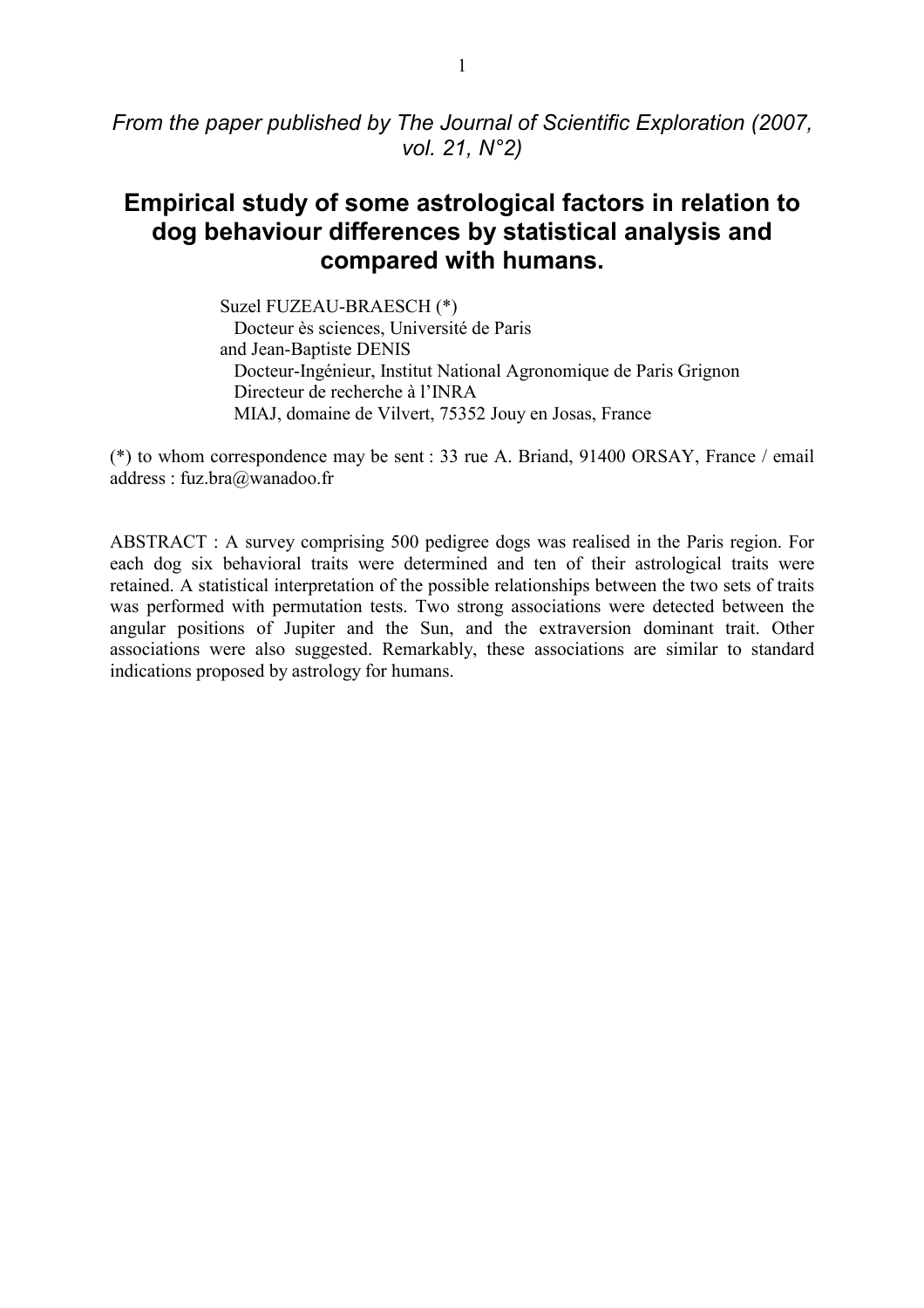KEYWORDS : behaviour, dogs and humans, permutation test, astrology, survey.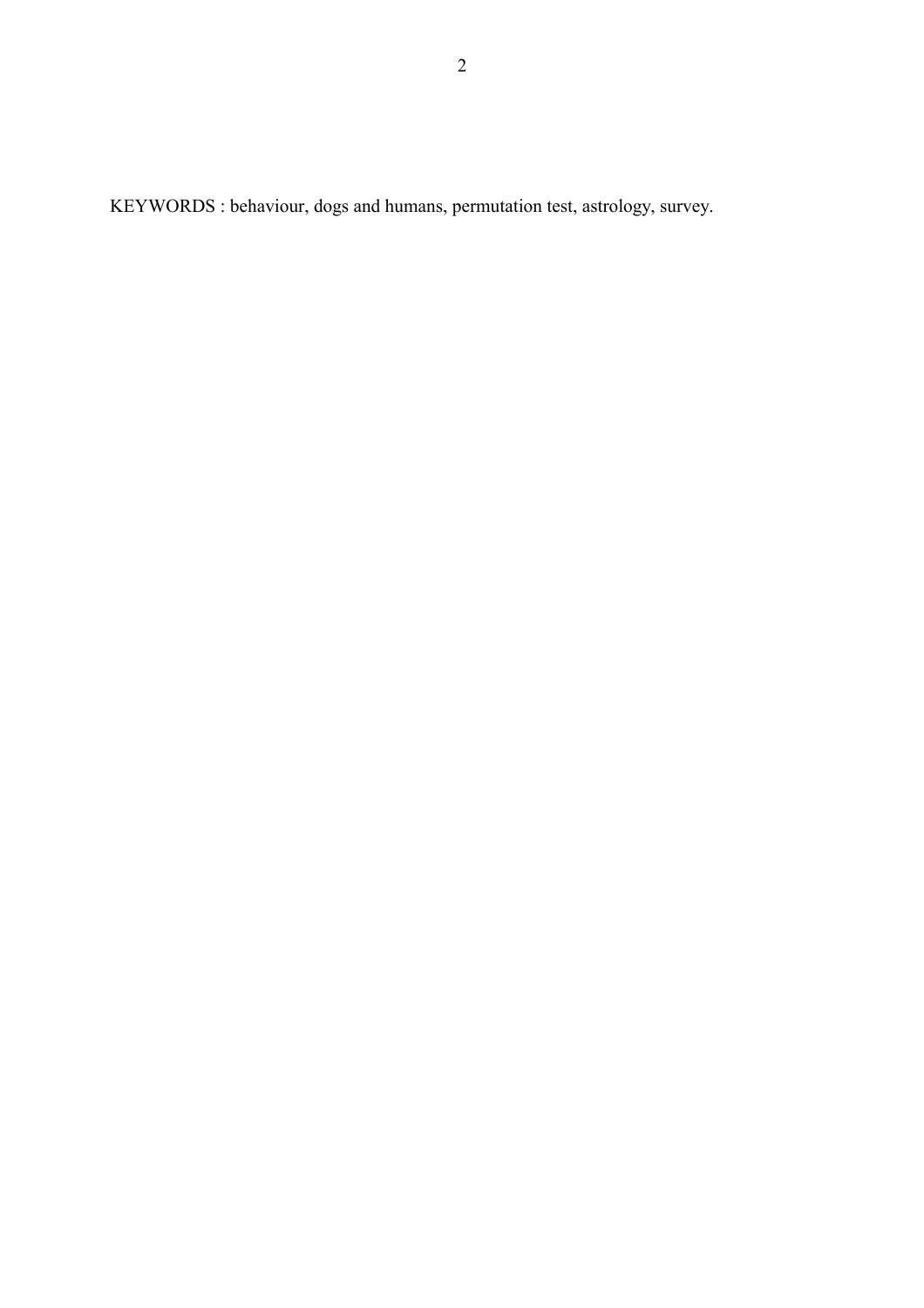## INTRODUCTION

For an empirical study, the dog is an appropriate subject for study in the investigation of the possible relationships between birth time and position of sky elements of the solar system. The precise aim is to see if behavioural differences appear in two-month old dogs.

As the first position of the Sun in its ecliptic course, and at the same time, positions of the Moon and planets, the rising (Ascendant) and setting (Descendant) points, the highest (Mid Heaven ) and lowest (Nadir) points within the 24 hours of a day were defined. This employed one of the classical tools of astrology, according to which a sky element situated in one of the 4 described points ( = "Angular", + or  $-10^{\circ}$  ) is particularly important in determining behaviour. It must be emphasized here that, so far, almost no scientific confirmation has been sought for this. Other classical tools of astrology, like zodiacal signs related to the seasons, are impossible to investigate due to the irregular fertility of females during the year (most the births take place in spring and autumn).

The results obtained for dogs are then compared with those classically described in human astrology.

## METHODS

#### *Organisation of the survey*

A population of 500 pedigree dogs was identified by one of us (SFB). Pedigree dogs were used because the breeders are always particularly attentive to the conditions of birth, given the potential value of the pups. Thus, when a female begins to give birth, a breeder will stay patiently by the mother day and night, ready to take the pups, note the time, individual colours and so on. When they sell the young dogs they need very precise information to answer the buyer's questions; they frequently want to know the time of birth, the order of births in the litter (was my dog first, second, or last? and so on $\dots$ ), how it behaved during its first days, and weeks of life. As the pups must live with their mother and cannot be sold before two months, their behaviour is very well documented over this period. Every breeder of pedigree dogs keeps a very precise diary, where all this information is carefully entered for each animal, these being identified either by colour differences (zones, patches, spots and so on) or in case of uniform coloration, by means of a cropped area of the coat. (The official book, called "LOF" in France, records pedigrees and births).

It was decided to use different breeds of pedigree dogs to prevent any bias linked to a given breed. They were: Bearded Collie – Belgian Shepherd –King Charles Spaniel– Chihuahua -Coton of Tulear – French Bulldog – German Shepherd – Labrador – Lhassa Apso – Malinois – Poodle – Sharpei – Shitzu - Tibetan Spaniel – Yorkshire Terrier. Geographicaly, the kennels were all in the Paris area to ensure easy contact with the breeders.

The breeders who agreed to participate have no special knowledge of, or interest in, astrology. Over a period of five years, a total of 100 litters were investigated, from 2 to 8 pups in each, for a total of 500 pups. Twelve breeders participated ( see acknowledgements).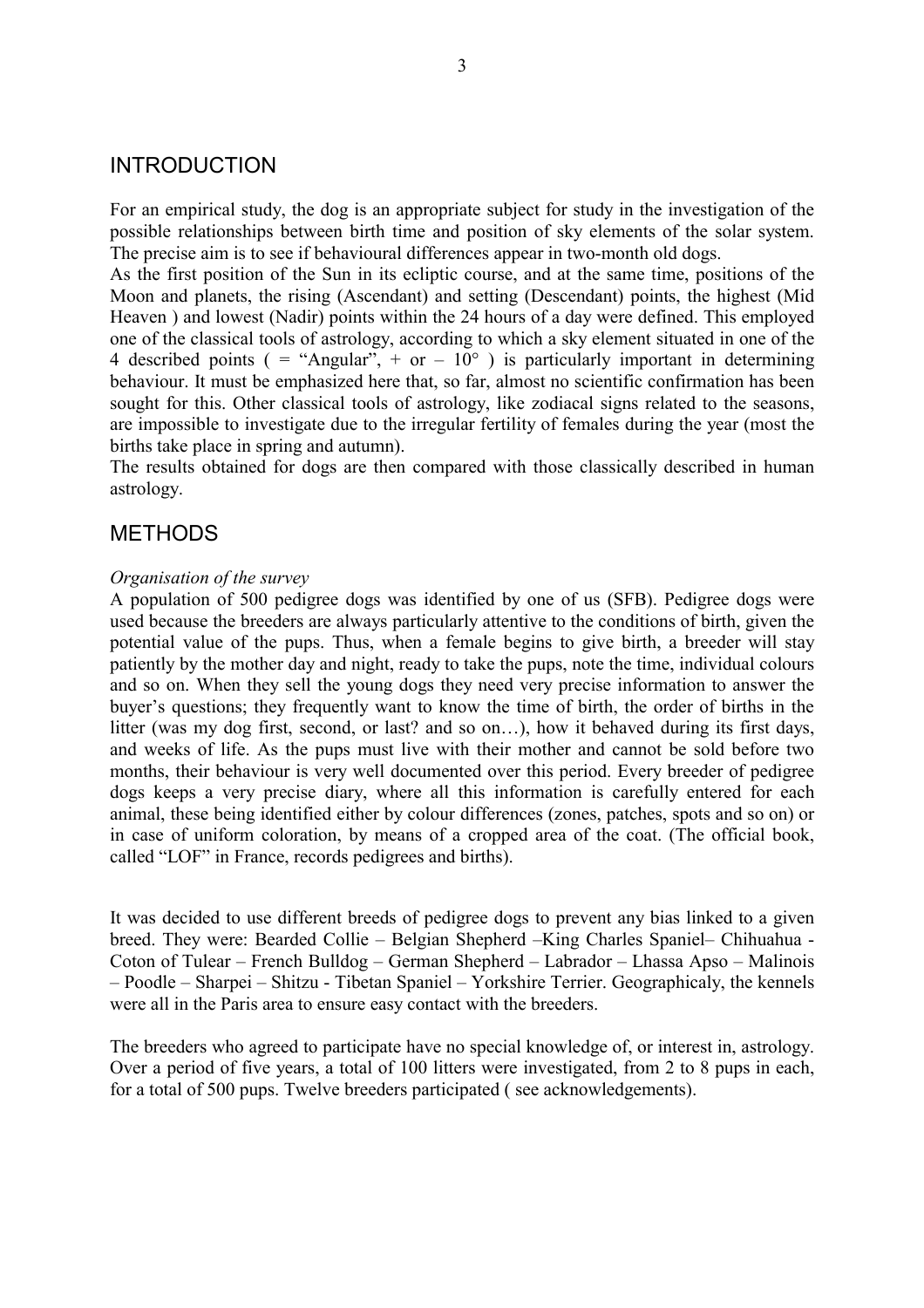## *Recorded traits*

For behavioural traits, data from the breeders was used. These noted all behavioural characteristics in detail during the two first months of the pups' lives. They were freely written in ordinary language. Information collected for the experiment, was summarized according to Pr. Eysenck's method (1975) by expressing behaviour under "Extraversion" and ìNeuroticismî, giving 6 well defined items. They are detailed in Table 1 and the transcription from the free description is given in the Appendix. The different items are always scattered over the range of births in the litters.

For astrological traits, the following ten sky elements were considered: Sun, Moon and eight planets of the solar system (Mercury – Venus – Mars – Jupiter – Saturn – Uranus – Neptune – Pluto). All are usually defined as "Planets" in traditional astrology, and this convention was retained. The repartition of the 500 dogs is given in Table 2. (program "Astropc" from Aureas, 30, rue Cardinal Lemoine, 75005 PARIS France)

## STATISTICAL ANALYSIS

The objective was to explore possible links between behavioural traits and astrological traits. Rather than use sophisticated multivariate approaches like correspondence factorial analysis, which are not always easily interpreted and from which it is not convenient to draw inferences, it was decided to practice simple and well-known non-parametric tests for each of the 60 behaviour traits by planet trait combinations.

As an example, let us consider the 2x2 frequency table associated with Jupiter and extraversion dominant which is a sub-table of Table 3. 44 pups are  $(Ju+ ED+)$ , 65 are  $(Ju+, ED-)$ , 76 are  $(Ju-, ED+)$  and the majority of them, 315 are  $(Ju-, ED-)$ . To assess the amount of association between the two traits, we used the proportion of the dogs positive for the planet among the ED+ dogs. That is  $44/120 = 0.367$ . It is worth mentioning that given the total margins of the table (109, 391, 120, 380) this statistic is equivalent to all scores one can imagine to measure the link between the two traits. For instance the odds of the behavioural trait among the Jup-dogs ( $76/315 = 0.241$ ) can be expressed as

 ${120(1-0.367)}/{391-120(1-0.367)}.$ 

In the same way, the Chi-square statistics of independence can be expressed as a function of this proportion. The advantage of the proportion is that the direction of the possible effect is preserved. Indeed Chi-square statistics do not distinguished low from high proportions, nevertheless a bilateral test of the proportion can be performed.

Once a proportion has been computed, the existence of a significant association between the two traits must be established. To this end the classical procedure of permutation tests (Good, 2004) was used. The principle is simple: under the null hypothesis of no effect a large number of similar samples of data (having the same margins) are simulated. For each of them the proportion is computed, providing an empirical example of distribution where no effect is present. This must be done for a sufficient number of simulations, say *N*, with respect to the level of the test, say α, one wants to perform. Finally the observed proportion is compared to this distribution, and if it is outside the  $\lceil \alpha/2 \rceil$  quantile,  $(1 - \alpha/2)$  quantile] interval, then the effect is declared significant.

To perform the random permutations, the elementary data set can be seen as a matrix of 500 rows by two columns, where rows correspond to dogs and columns to the two traits. A (1,1) row means that the corresponding dog is positive for both traits; a (0,1) row means that the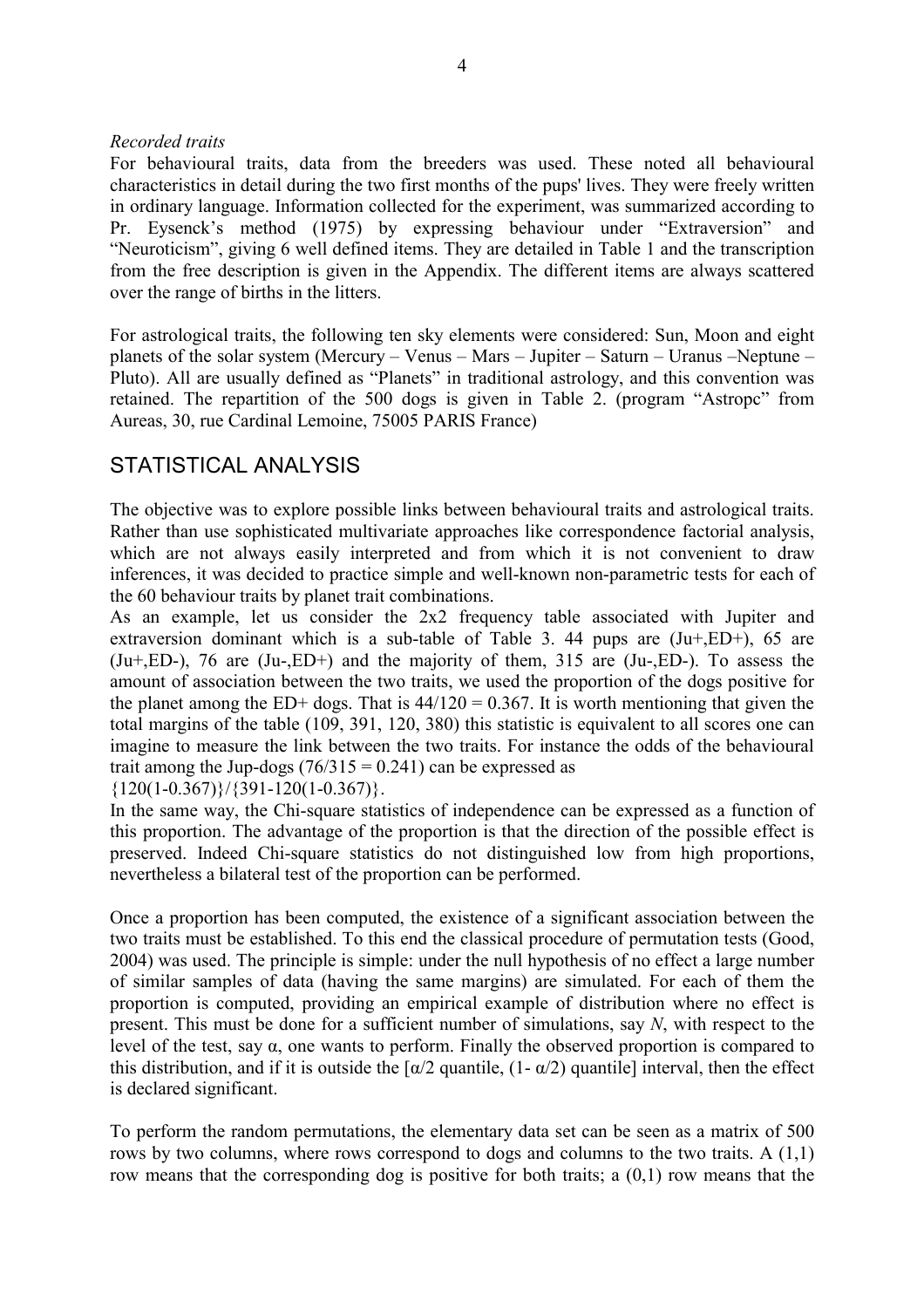corresponding dog is negative for Jupiter trait but positive for ED trait; and so on. The number of  $(1,1)$  rows is 44, the number of  $(0,1)$  rows is 76, and so on. If there is no link between the two columns, we can permute without consequence the first column giving rise to different numbers of  $(1,1)$ ,  $(0,1)$ ,  $(1,0)$ ,  $(0,0)$  dogs but keeping 120 ED+ dogs, 380 ED- dogs, 109 Ju+ dogs and 391 Ju- dogs. A new proportion can be calculated and stored; this is done *N* times.

Another point deserves some consideration: the level  $\alpha$  at which the tests were performed. The traditional level is 5%:  $\alpha$  = 0.05. However in the present case, 60 tests were carried out on the same set of data. If this level were used and no links existed between any of the pairs of traits, we would nevertheless expect to see  $3$  (=0.05x60) significant tests. To avoid this inconvenience, we used the 5% level globally, dividing it by 60 (using  $\alpha/2=0.0004$ ) according to a majoration known as Bonferroni inequality. Doing so, we drastically decrease the probability of stating significant effects using a conservative procedure. To get sufficient precision for such extreme quantiles, we chose *N*=1000001 permutations then the number of values greater or less than the aimed quantile is 400 simulated values.

This is the traditional statistical theory, practically we computed P-values for each test which gives the significance for every level. If the P-value is 0.02, then the corresponding test is significant for levels greater (e.g. 5%), and not significant of lower levels (e.g. 1%).

Using this approach, we found two planets having an effect on the same behaviour trait. So it was of interest to detail the possible interactive effect of the planets. To do so, we considered the planet1 x planet2 x behaviour trait table  $(2x2x2)$  as a 4 x 2 table, with 4 rows associated with the combination of planets and 2 columns for the behaviour trait. This provided a Chi-Square of independence with 3 degrees of freedom that we further decomposed, nesting the two planets' effects according to the two ways.

## RESULTS

The repartition of the dogs for all combinations of behaviour trait and astrological trait are given in Table 3. The main results of the statistical tests are proposed in Table 4 and for the trait ED in Figure 1.

Association between ED and Jupiter, also between ED and the Sun are amazingly strong. The drastic level we computed for the test was far from exceeded. Not one of the 1000001 proportions computed for Jupiter was greater than the observed value! Some other much less impressive associations are suggested, they are shown in Table 4.

Concerning the effect of Jupiter and the Sun for the same behaviour trait (ED), we analysed the possible interaction from the  $2x2x2$  table (Table 5). It turned out that among the dogs positive for Jupiter (or the Sun) there is no effect due to the Sun (or Jupiter) which is not the case for a dog negative for one of the two planets. Both planets have a strong effect but it does not appear cumulative.

# DISCUSSION AND CONCLUSIONS

This empirical study demonstrates that some relationships exist between the moment of birth of dogs characterized by the « angular » positions (e.g. rising, setting and upper/inferior culminations) of astrological planets, and independently assessed behaviour traits. They appears particularly strong for the case of dominant dogs with the Sun and Jupiter, and also, to a lesser extent, for Mercury.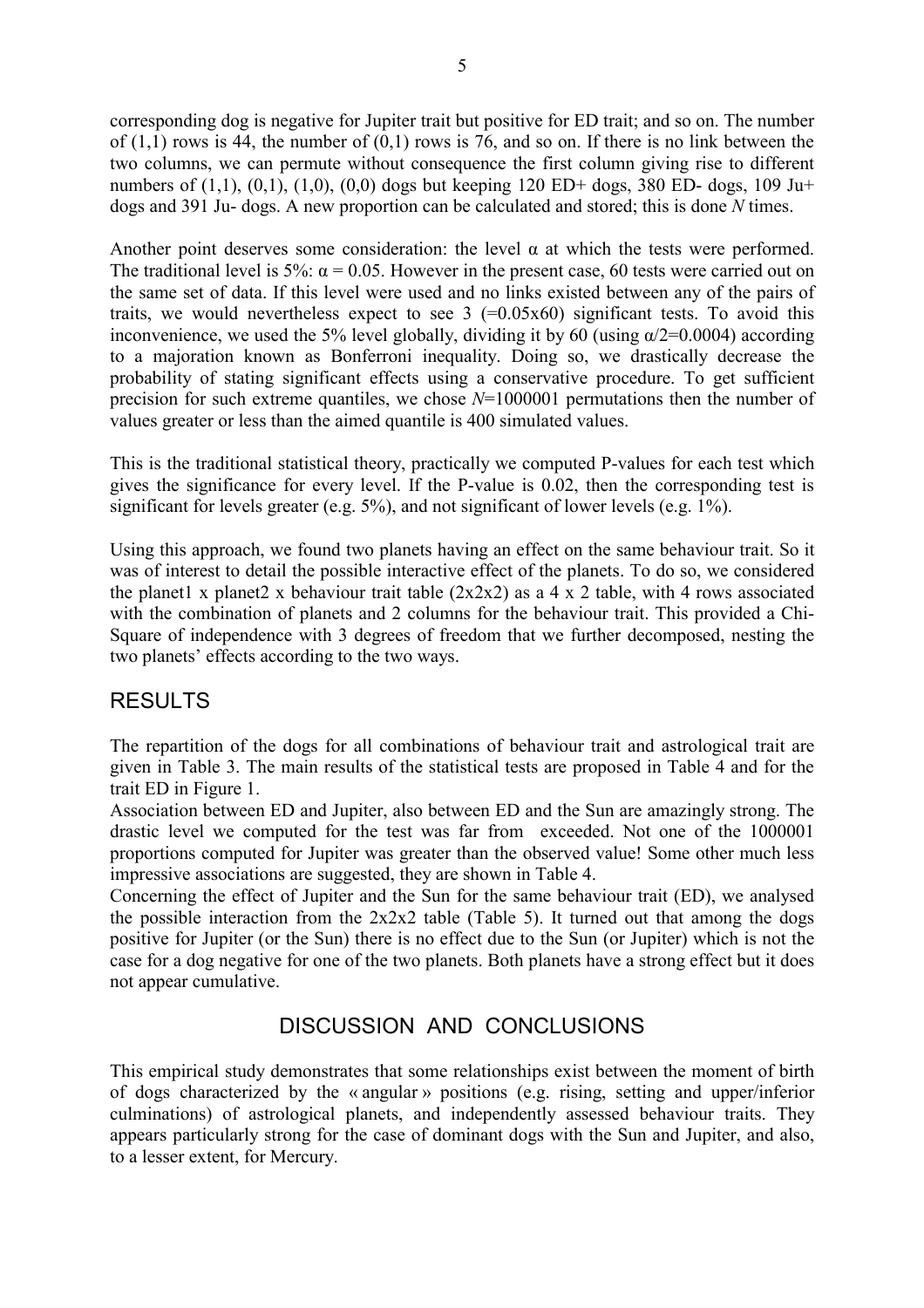The effects must be compared with one of the tools of classical human astrology concerning, the relationship described (Lewis 2003, Fuzeau-Braesch 2004) for births with the Sun and Jupiter in this "angular" position. Humans in this category are generally described as charismatic, dominant, strong, sociable and influential in a group. This is obviously comparable with the canine equivalent where the corresponding pup holds a dominant position among its peers during its two first months of life. It is always the first to eat and this is accepted by the entire group, it will push the others away with impunity to get the attention of human attendants or just to move around, reported breeders. This parallel is remarkable and can not be due to chance.

Other effects are no more than suggestions, probably a larger sample of dogs would be necessary to detect them statistically with greater confidence. Nevertheless, there are striking similarities with traditional human astrology indicated in Table 4. Notably among them are those concerning the Sun, the Moon, Mercury, Mars, Jupiter, Saturn and Neptune. A "nervous" (NN) dog is often born with Saturn in "angular" position, which may result in a tendency to introversion. A lack of Mars too, which is given as a general weak force, both giving a kind of sensitive and timid animal. The results for the ER ("reserved") animals must also be considered here: they show Jupiter and the Sun in deficit : they are non dominant, non sociable, sensitive with the Moon in excess which is also remarkably similar to classical interpretations for humans. An ambiguity must also be noted in the "affective" (NA) case. This term is always used by breeders for dogs which appreciate being handled and are happy to be held: this is difficult to interpret. No convincing results have been obtained for  $NS =$ stable.

 The similarity between observations of dogs and human astrological descriptions can only be explained by the existence of a physical causal effect, so far unknown. Dogs seem to react in a very similar way to that which would be predicted by one of the classical astrological rules for humans, the "angular" sky elements. This eliminates the argument frequently advanced to "explain" this astrological tool; the fact that the human mother, knowing the birthchart of her children, influences her child in the "right" direction. Clearly no such cultural factor can occur in dogs. It is also difficult to evoke a factor of hereditary nature because the strong demonstrated link between, for example, "angular" Sun and Jupiter and ìdominantî dogs would be always linked with the same positions of this sky elements for each pup, which cannot be received.

 Thus it must be supposed that a causal physical influence exists. It is worth recalling here various studies on the reception of waves emanating from sky elements, particularly the Sun and Jupiter. It is well known that in short wave radio, for example, receivers must be retuned at the rising, the culmination and the setting of the Sun, this being a result of the ionosphere acting as a plasma.(Soloviev, 1998). Jupiter has also been much studied for its own waves which reach the Earth in spite of its magnetic environment. (Rogers 1995, Rosolen et al. 2002). Planetary magnetospheres of the various elements of the solar system are now a subject of new and vigorous research with spacecraft observation. They are very dynamic objects (Blanc et al 2005) and it is not inconceivable that the time may be coming to consider interdisciplinary work between astrophysics and astrology.

These observations in dogs must be followed up by much further research of a similar kind, in the search for more insight into the veracity and the limits of astrology. This is all the more necessary as so very few studies of the subject, anywhere in the world, have been so far recognized as scientific (Dean & Mather, 1977), with the exception of those of Gauquelin (1973, 1982) on angular planets and professions.

In future, they may also concern the cognitive sciences linked to the organization of behavioural differentiation of individuals.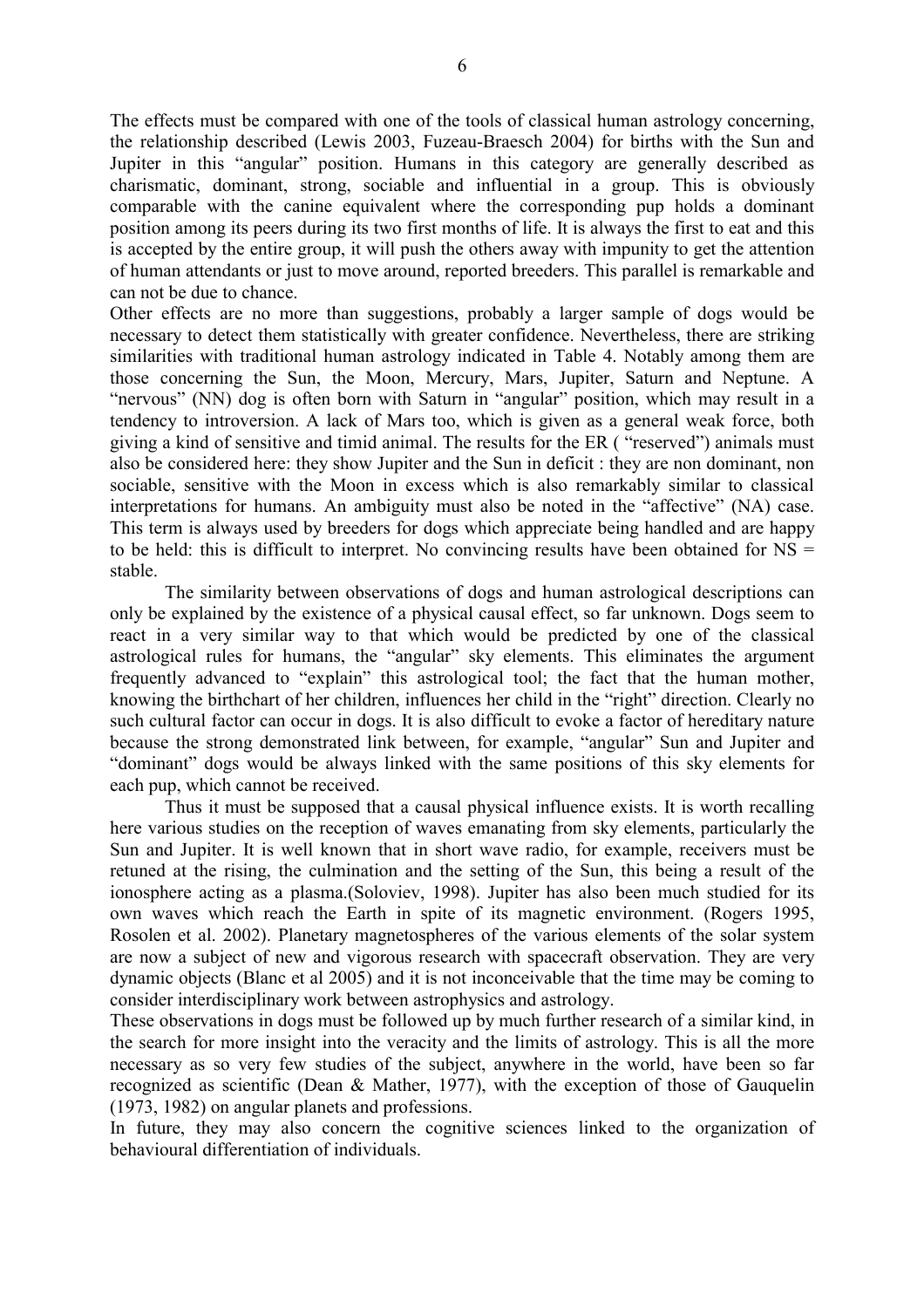## **REFERENCES**

- Blanc, M., Kallenbach, R., & Er, N.V. (2005). Solar System Magnetospheres. *Space Sciences Review, 116,* 227-298*.*
- Dean, G., & Mather, A. (1977) Recent advance in natal astrology, a critical review1900-1976. UK, Ed. Astrological Association.

Eysenck, H. J., & Wilson, G. (1975). Know your own personality. U.K. Penguin books.

Fuzeau-Braesch, S. (2004) Astrologie, connaissance de soi. France, Ed. Agamat.

Gauquelin, M. ( 1973) Le dossier des influences cosmiques. France, Ed. Denoel.

Gauquelin, M. ( 1982) Psychology of the planets. USA, Astrocomputing Service..

- Good, Ph. (2004) Permutation, Parametric, and Bootstrap Tests of Hypotheses*.* New York, Springer.
- Lewis, J.R. ( 2003) The astrology, the Encyclopedia of Heavenly Influences. USA, Ink Press;
- Rogers, J.H. (1995) The giant Planet Jupiter. Practical Astronomy Handbook, Cambridge, University Press.
- Rosolen, C., Lecacheux, A., Gerard, E., Clerc, V., & Denis, L. (2002) High dynamic range Interferences Tolerant Digital Receivers for radioastronomy : Results and Projects at Paris and Nancay Observatory*.* In The Universe at low Radio Frequencies, Proceedings of IAU Symposium. Pramesh Rao Ed. India.
- Soloviev, O.V. (1998) The low frequency radio waves propagating in the perturbed Earthionosphere waveguide with a large-scale three-dimensional irregularity. Radiophys. & Quantum Electron.. 41. 5.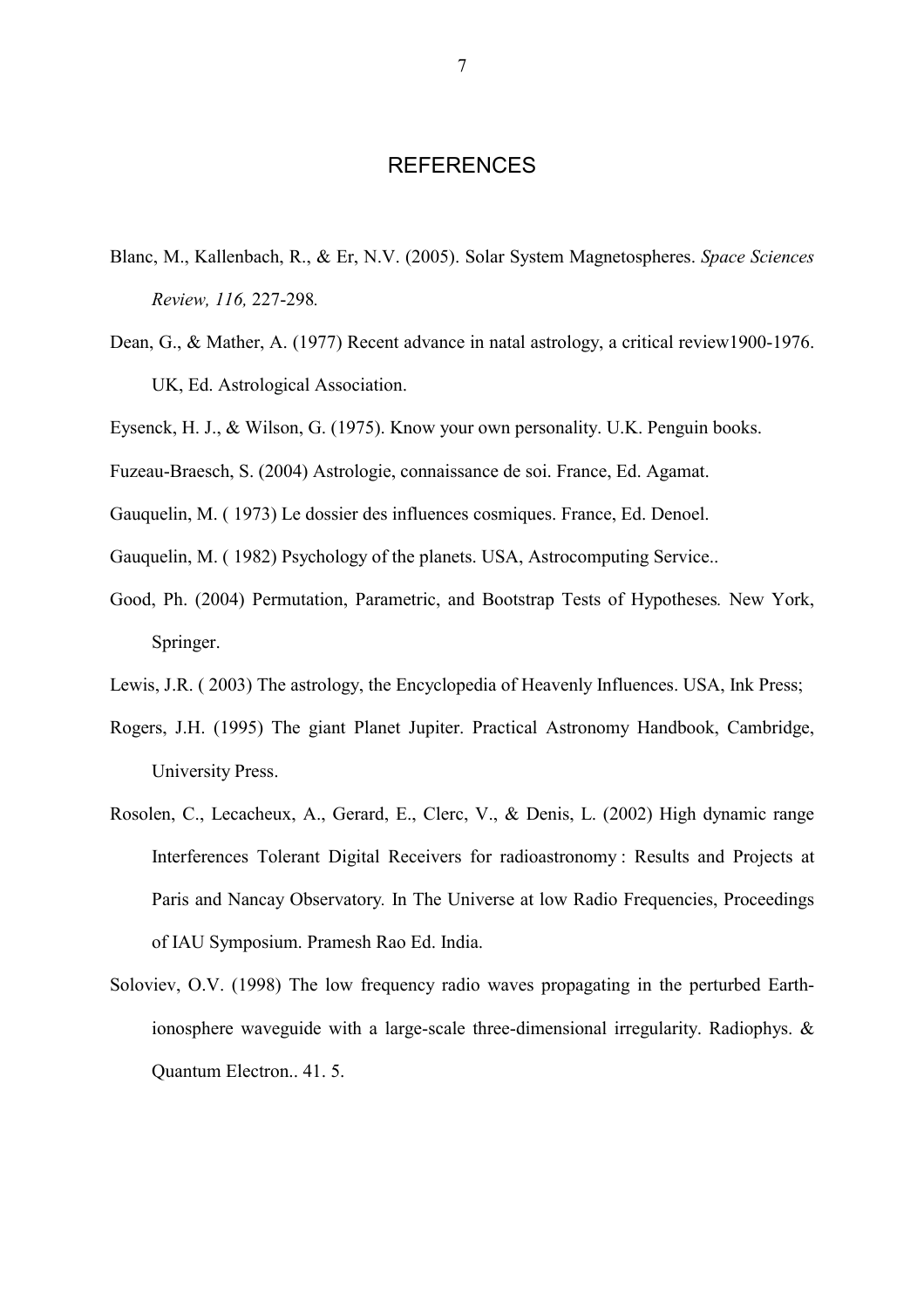## **APPENDIX**

List of words used by the breeders (translated terms with original French terms) to characterize the behaviour of pups, and how they were associated with the 6 behaviour traits in the study.

#### **ACTIVE** (actif)

 $Active - actif$  $Bold - audacieux$ Rascally – coquin Daring – culotté  $Curious-curieux$ Clever – débrouillard Bright – dégourdi Impudent – effronté Wide-awake – éveillé Expressive – expressif Frisky – exubérant Go-getter - fonceur Happy, cheerful – gai  $Noisy - *gueulard*$  $Playful - joueur$  $Craftv - malin$ Responsive – réactif Animated – remuant Spontaneous – spontané  $Lively - vivant$ Roguish - vovou  $Vivacious - vif$ 

## **DOMINANT** (dominant)

 $Aggressive - agressif$ Belligerant – bagarreur Strong character – caractère fort Boss of the litter – chef de la portée Determined - décidé Dominant – dominant Shameless – effronté  $Strong$  – fort  $Greedy$  – gourmand Eat well – mange bien Snappy – mordant Doesn't give in  $-$  ne cède pas Gets what he want – obtient ce qu'il veut Afraid of nothing – peur de rien Knows what he wants – sait ce qu'il veut Happy everywhere  $-$  se plait partout Beguiling – séducteur Sociable - sociable

## **RESERVED** (réservé)

Aloof  $-\hat{a}$  l'écart  $Silly - bêta$ Always give  $in -$  cède toujours  $Timorous - craintif$ Discrete – discret Distant - distant Dominated – dominé  $Sleevv - dormeur$ Not dominant – non dominant Unaggressive  $-$  pas agressif Unplayful – pas joueur Timid - réservé Self-effacing  $-$  s'écrase devant les autres Solitary – solitaire Touchy – susceptible  $Shy-timide$ 

#### **AFFECTIVE** (affectueux)

 $F$ riendly – affectueux Likes petting  $-$  câlin  $Confident-confiant$  $After the  $-$  doux$ Tender - tendre

#### **NERVOUS** (nerveux)

Sensitive  $-$  sensible Diffident - effacé Impressionable – impressionable Nervous – nerveux Timid – peureux Whiny  $-$  pleureur Whimperer - pleurnichard  $Wild - \text{sauvage}$ Restless – agité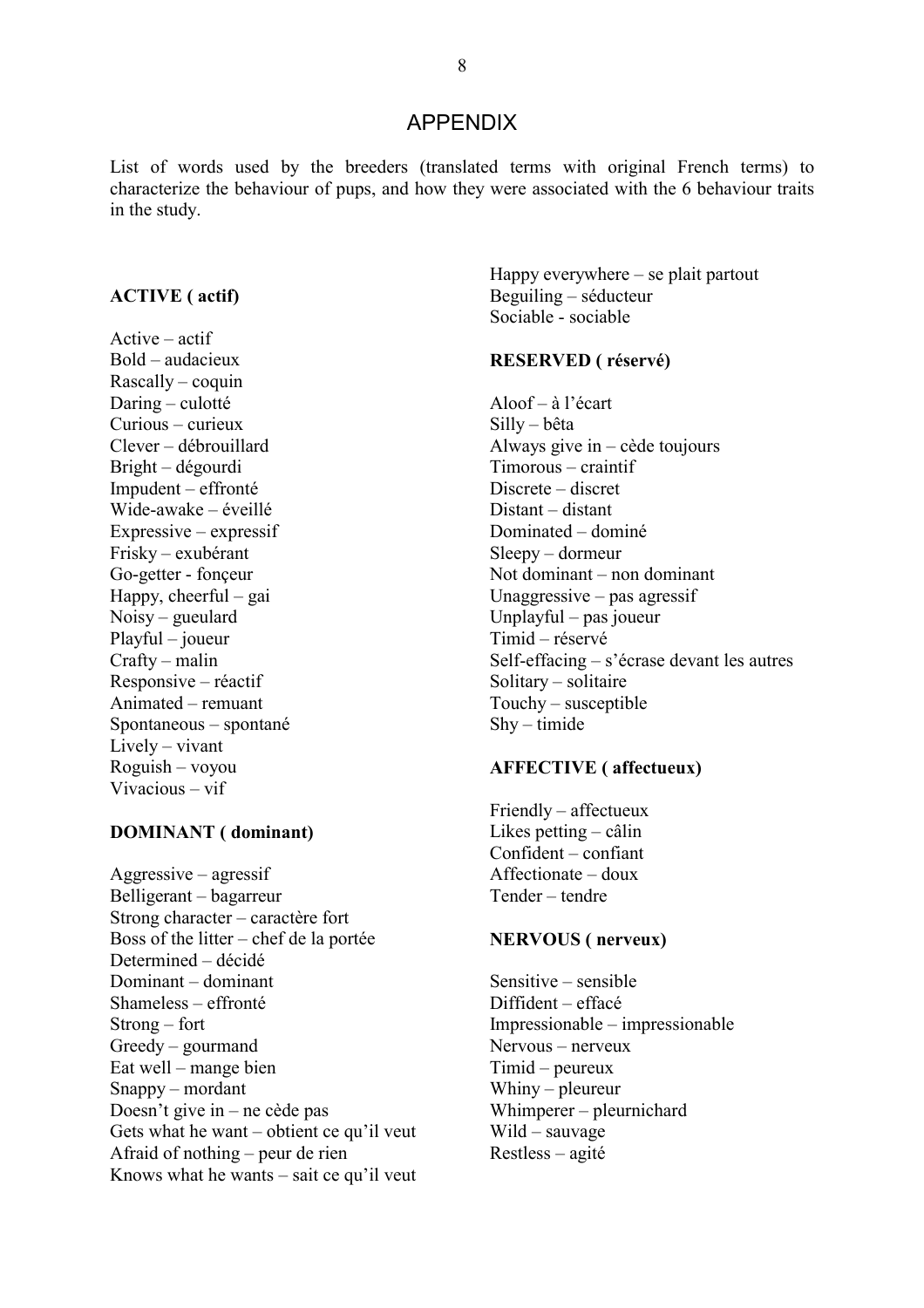## **STAID** (stable)

Staid - stable Compliant – adaptable Pleasant – agréable Friendly – aimable Demonstrative – avenant Cool-headed – bien dans sa tête Relaxed – décontracté Balanced – équilibré Happy – heureux caractère

Independant – indépendant Not dominant – non dominant Not afraid  $-$  pas craintif  $Calm - pas$  nerveux Not shy – pas timide<br>Fits in anywhere – s'adapte à toutes situations  $Sedate - sage$ Sure of himself – sûr de lui Quiet - tranquille

Acknowledgment: thanks are due to the following breeders of pedigree dogs who kindly accepted to participate in this study: Mrs and Ms Calais, Cattelain, Corillon, Falchi, Gora, Jenny, Ladiray, Lalliot, Le Borgne, Lepoudère, Morisset and Reinard.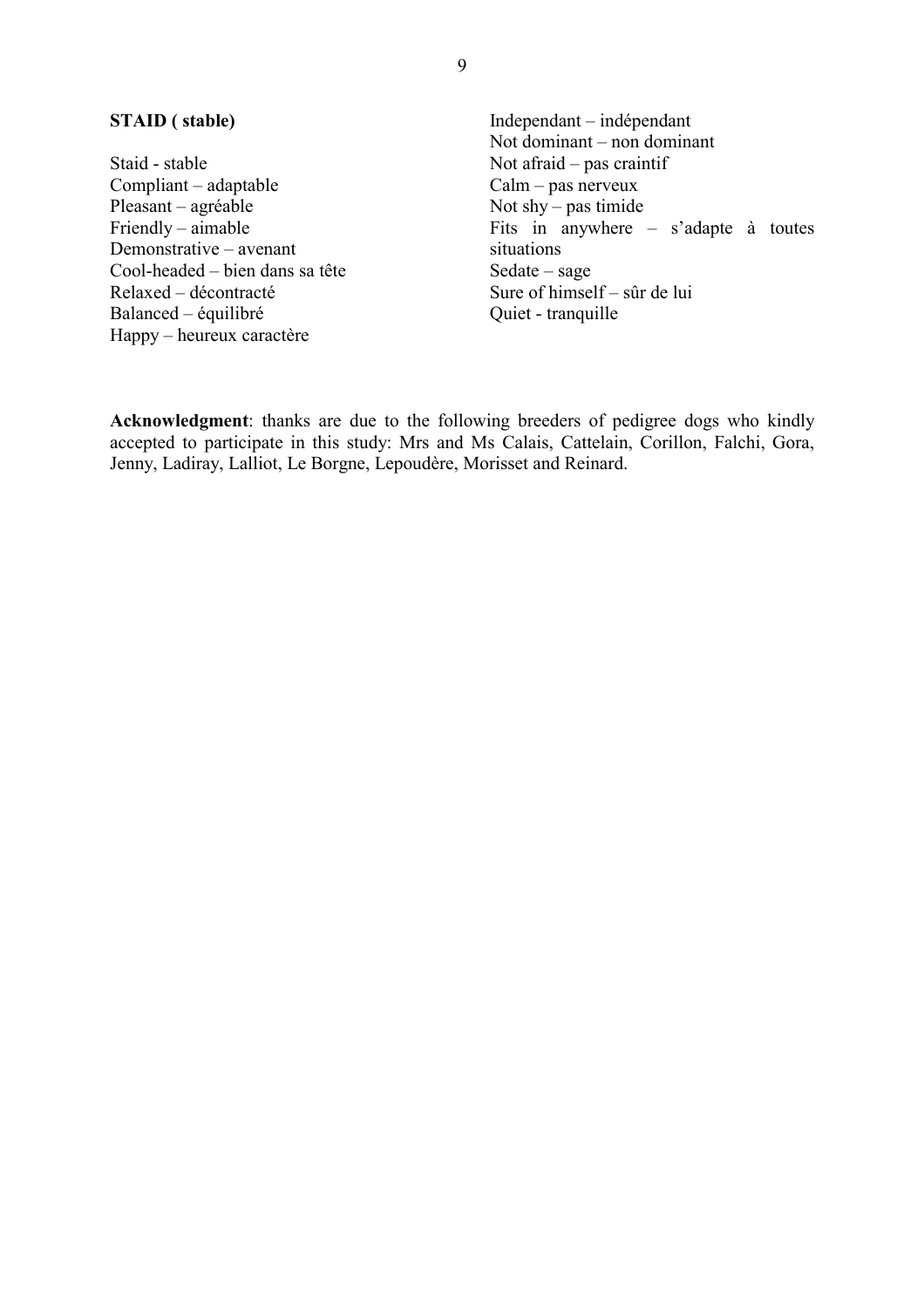Table 1: Description of the six behaviour traits, their codings and associated distribution for the 500 dogs.

Table 2: Codings for the ten planets and distributions of the 500 dogs. (ANGULAR  $(+)$  = rising, setting, upper and lower culminations of the sky elements)

Table 3: Joint distribution of the dogs for each combination of any astrological trait (in rows) and behaviour traits (in columns). Each 2x2 subtable comprises the 500 dogs. The two remarkable subtables are in bold

Table 4: For each behaviour trait, planet effects detected (\*\*\*), strongly suggested (\*) or suggested (-) by statistical analysis and classical signification attributed in traditional astrology for humans. By detected, it is considered significant at 0.0002, by strongly suggested it is considered significant at 10% and by suggested it is considered the strongest effect among the ten planets, or almost 10% significant.

Table 5: Distribution of the 500 dogs according to Jupiter, the Sun and Extraversion Dominant trait.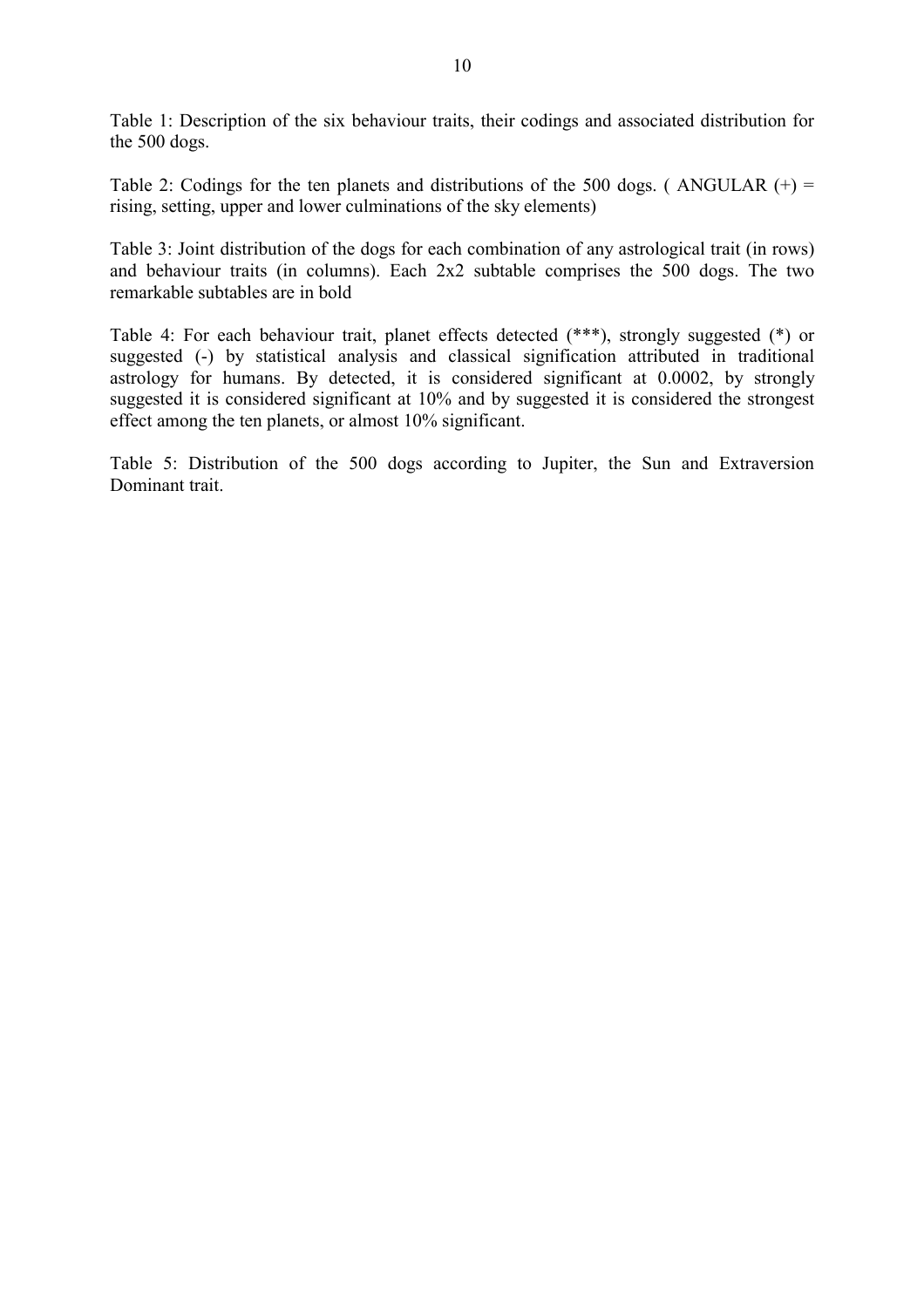Figure 1: For the ED behaviour trait, the proportion of positive dogs for each of the ten planets is displayed (solid line with dots). The other lines show the empirical distribution computed by the permutation test: the solid line is the median, the dashed lines are respectively from bottom to top, the quantiles 0.0001, 0.0004 (dotted), 0.001, 0.01, 0.05, 0.95, 0.99, 0.999, 0.9996 (dotted), 0.9999. Planets have been ordered according to their *P*-values.



ED (120/380 +/- dogs) and 1000001 simulations **ED ( 120 / 380 +/− dogs) and 1000001 simulations**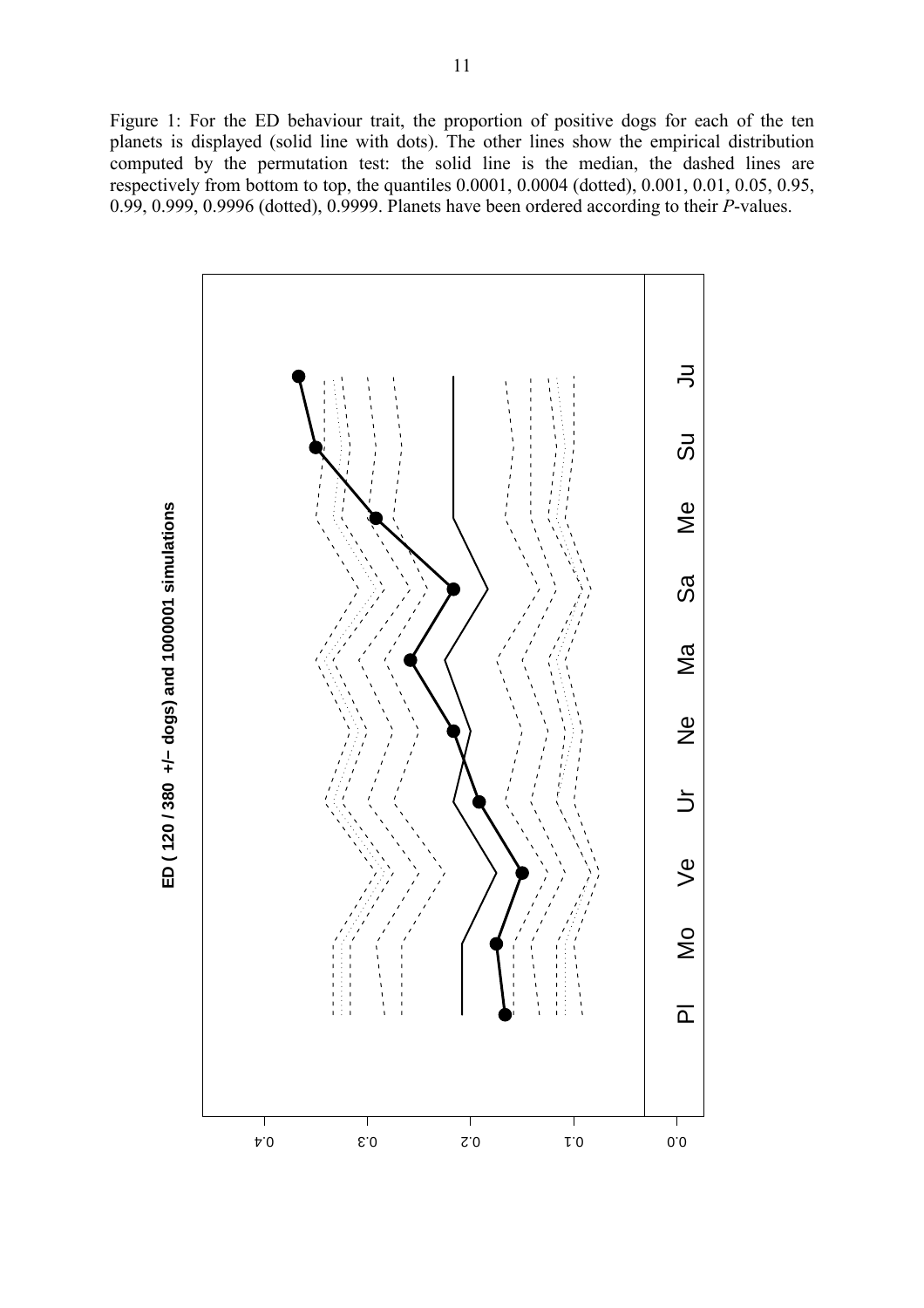Table 1

| <b>Behaviour Trait</b>       | Coding    | Presence (+) | Absence (-) |
|------------------------------|-----------|--------------|-------------|
| <i>Extraversion Active</i>   | EA        | 237          | 263         |
| <b>Extraversion Dominant</b> | ED        | 120          | 380         |
| <b>Extraversion Reserved</b> | ER        | 137          | 363         |
| Neuroticism Affective        | NA        | 194          | 306         |
| <b>Neuroticism Nervous</b>   | <b>NN</b> | 43           | 457         |
| Neuroticism Steady           | <b>NS</b> | 182          | 318         |

Table 2

| <b>Astrological Trait</b> | Coding         | ANGULAR (+) | None (-) |
|---------------------------|----------------|-------------|----------|
|                           |                |             |          |
| Sun                       | Su             | 107         | 393      |
| <b>Moon</b>               | Mo             | 106         | 394      |
| Mercury                   | Me             | 110         | 390      |
| Venus                     | Ve             | 88          | 412      |
| Mars                      | Ma             | 113         | 387      |
| Jupiter                   | Ju             | 109         | 391      |
| Saturn                    | Sa             | 93          | 407      |
| Uranus                    | Ur             | 109         | 391      |
| <b>Neptune</b>            | Ne             | 99          | 401      |
| Pluto                     | P <sub>1</sub> | 105         | 395      |

Table 3

|     | EA+ EA-        |                    |    |         |     |    |                                            |       | ED+ ED- ER+ ER- NA+ NA- NN+ NN- NS+ NS- |                |     |         |
|-----|----------------|--------------------|----|---------|-----|----|--------------------------------------------|-------|-----------------------------------------|----------------|-----|---------|
| Su+ | 56             | 51                 | 42 | 65      | 24  | 83 | 43                                         | 64    | 7                                       | 100            | 42  | 65      |
| Su- | 181            | 212                | 78 | 315     |     |    | 113 280 151 242                            |       |                                         | 36 357         | 140 | 253     |
| Mo+ | 48             | 58                 | 21 | 85      | 35  |    | 71 33 73                                   |       | 10                                      | 96             | 39  | 67      |
|     | <b>Mo-</b> 189 | 205                |    | 99 295  |     |    | 102 292 161 233                            |       |                                         | 33 361         |     | 143 251 |
| Me+ | 50             | 60                 | 35 | 75      | 25  | 85 | 47                                         | 63    |                                         | 9 101          | 37  | 73      |
|     |                | <b>Me-</b> 187 203 | 85 | 305     |     |    | 112 278 147 243                            |       |                                         | 34 356 145     |     | 245     |
| Ve+ | 43             | - 45               | 18 | 70      | 27  | 61 | 39                                         | 49    | 8                                       | 80             | 29  | 59      |
|     | $Ve- 194 218$  |                    |    | 102 310 |     |    | 110 302 155 257                            |       |                                         | 35 377 153 259 |     |         |
| Ma+ | 52             | - 61               | 31 | 82      | 29  | 84 | 48 65                                      |       |                                         | 5 108          | 44  | - 69    |
|     | <b>Ma-</b> 185 | 202                |    | 89 298  | 108 |    | 279 146 241                                |       |                                         | 38 349         | 138 | -249    |
| Ju+ | 58             | 51                 | 44 | 65      | 20  | 89 |                                            | 48 61 | 8                                       | 101            | 38  | -71     |
| Ju- | 179 212        |                    |    | 76 315  |     |    | 117 274 146 245                            |       |                                         | 35 356         | 144 | 247     |
| Sa+ | 38             | 55                 | 26 | 67      | 24  | 69 | 29                                         | 64    | 12                                      | 81             | 38  | 55      |
|     |                | $sa - 199208$      | 94 |         |     |    | 313 113 294 165 242                        |       | 31                                      | 376 144        |     | 263     |
| Ur+ | 53             | - 56               | 23 | 86      | 30  | 79 | 46                                         | 63    | 8                                       | 101            | 37  | 72      |
|     | Ur- 184 207    |                    | 97 | 294     | 107 |    | 284 148 243                                |       |                                         | 35 356 145     |     | 246     |
| Ne+ | 47             | - 52               | 26 | 73      | 25  | 74 | 47                                         | 52    | 7                                       | 92             | 37  | 62      |
|     | <b>Ne-</b> 190 | 211                | 94 |         |     |    | 307 112 289 147 254                        |       | 36                                      | 365            | 145 | 256     |
| Pl+ | 55             | 50                 | 20 | 85      | 33  | 72 | 41                                         | 64    | 12                                      | 93             | 32  | 73      |
|     |                |                    |    |         |     |    | <b>Pl-</b> 182 213 100 295 104 291 153 242 |       |                                         | 31 364 150 245 |     |         |